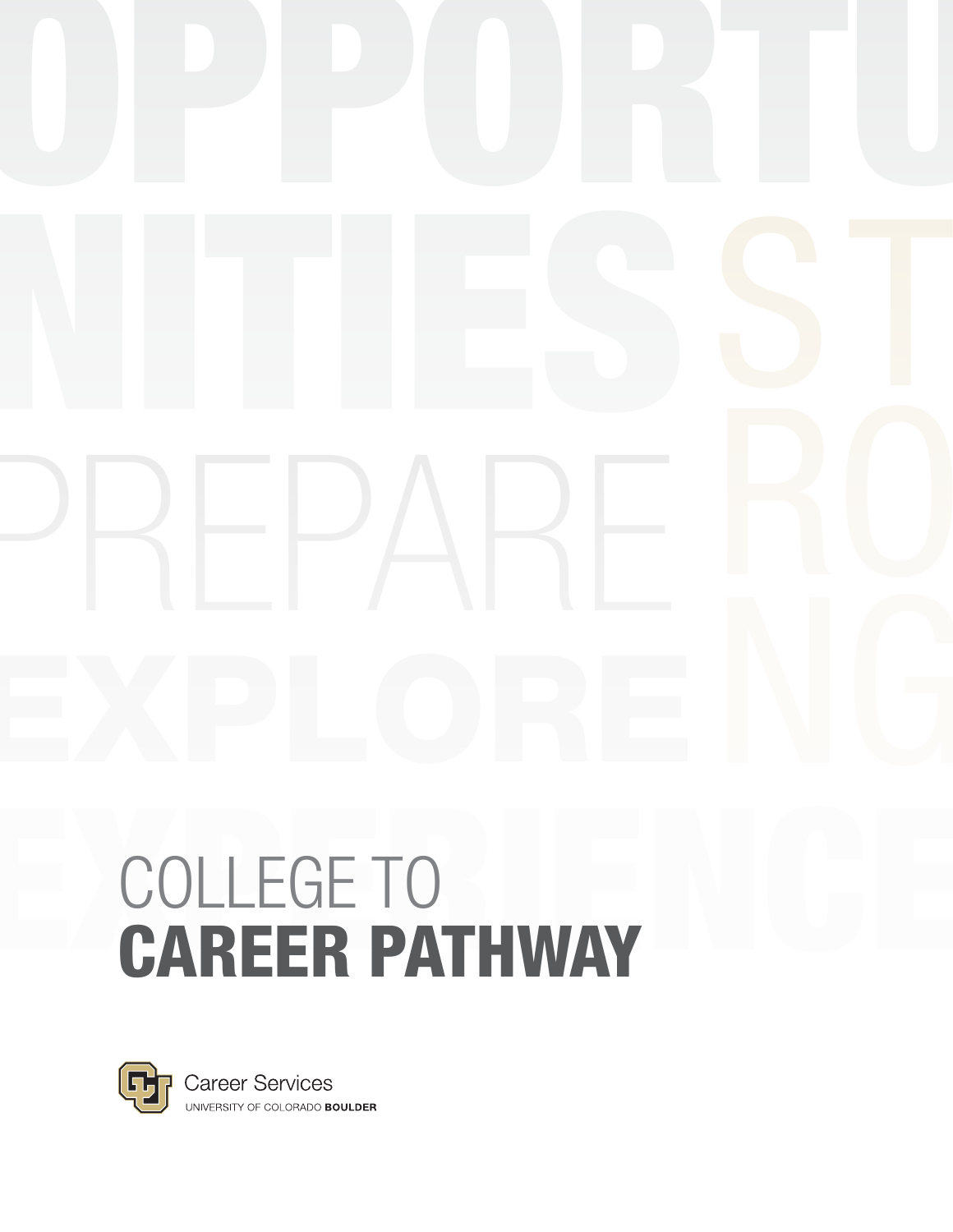### *STEP ONE EXPLORE OPPORTUNITIES*

- Use Career Services resources to *[explore future career options](https://www.colorado.edu/career/majors-exploration/explore-your-options)*.
- Explore academic options and narrow down your interests with the *[Majors Card Sort](https://cuboulder.qualtrics.com/jfe/form/SV_8CEi17HD2PaobSl)* or *[What Can I Do With This Major](https://www.colorado.edu/career/what-can-i-do-major)* tools.
- Create or update your resume using *[VMock](https://www.colorado.edu/career/vmock)*.
- Learn how to build professional skills that will appeal to future employers and make a plan for developing these skills through the *[Skills for Success program](https://www.colorado.edu/career/skills-success/students)*.
- Join a *[student organization](https://colorado.presence.io/)* or *[volunteer](https://www.colorado.edu/volunteer/volunteer)* to further explore your interests and develop your skills.
- Complete the *[YouScience](https://www.colorado.edu/career/majors-exploration/explore-your-options#youscience_aptitudes_and_interests_-247)* assessment and review your top recommended careers and majors.
- Create a profile on *[Handshake](https://www.colorado.edu/career/handshake)* to explore internships and part-time jobs and stay informed about events and workshops.

## *STEP TWO START SEEKING PROFESSIONAL EXPERIENCE*

- Gain professional experience through a job simulation (such as *[Forage](https://www.colorado.edu/career/internships/professional-experiences#the_forage-443)*), a part-time job or job shadowing. Attend a *[workshop](https://www.colorado.edu/career/fairs-events#weekly_programs-11)* or explore online resources, such as *[Handshake](https://www.colorado.edu/career/handshake)* or *[FirstHand](https://www.colorado.edu/career/career-help-demand/firsthand)*, to find opportunities.
- Attend *[events](https://www.colorado.edu/career/fairs-events#industry_events-11)* that feature alumni and employers to learn more about the world of work.
- Practice for interviews with *[InterviewStream](https://www.colorado.edu/career/interview-stream)*. You can share your recording with trusted advisors for on-demand feedback.
- Make a profile on *[LinkedIn](https://www.linkedin.com/)* and use VMock's *[Aspire](https://www.colorado.edu/career/vmock)* tool to optimize your profile. Stop by Career Services to use the *[free photo booth](https://www.colorado.edu/career/headshots)* and add a headshot to your profile.
- Connect with CU Boulder alumni on the *[Forever Buffs Network](https://www.colorado.edu/career/career-help-demand/forever-buffs-network)*.
- *[Build career-relevant skills](https://www.colorado.edu/career/skills-success/build-job-skills)* by taking on a leadership role in a student organization, getting a part-time job or internship or participating in programs that build skills. Know what job you want? *[Request a personalized](https://www.colorado.edu/career/skills-success-report)*  **[skills report](https://www.colorado.edu/career/skills-success-report)** to find out what skills employers want when hiring that role.
- Consult with Career Services if you are considering medical school, law school or other graduate school options to learn about timelines and preparation.
- Grow your professional network through *[informational interviews](https://www.colorado.edu/career/job-searching/interviews/informational-interviewing)*.

# *WHERE WILL YOU ROAM?*